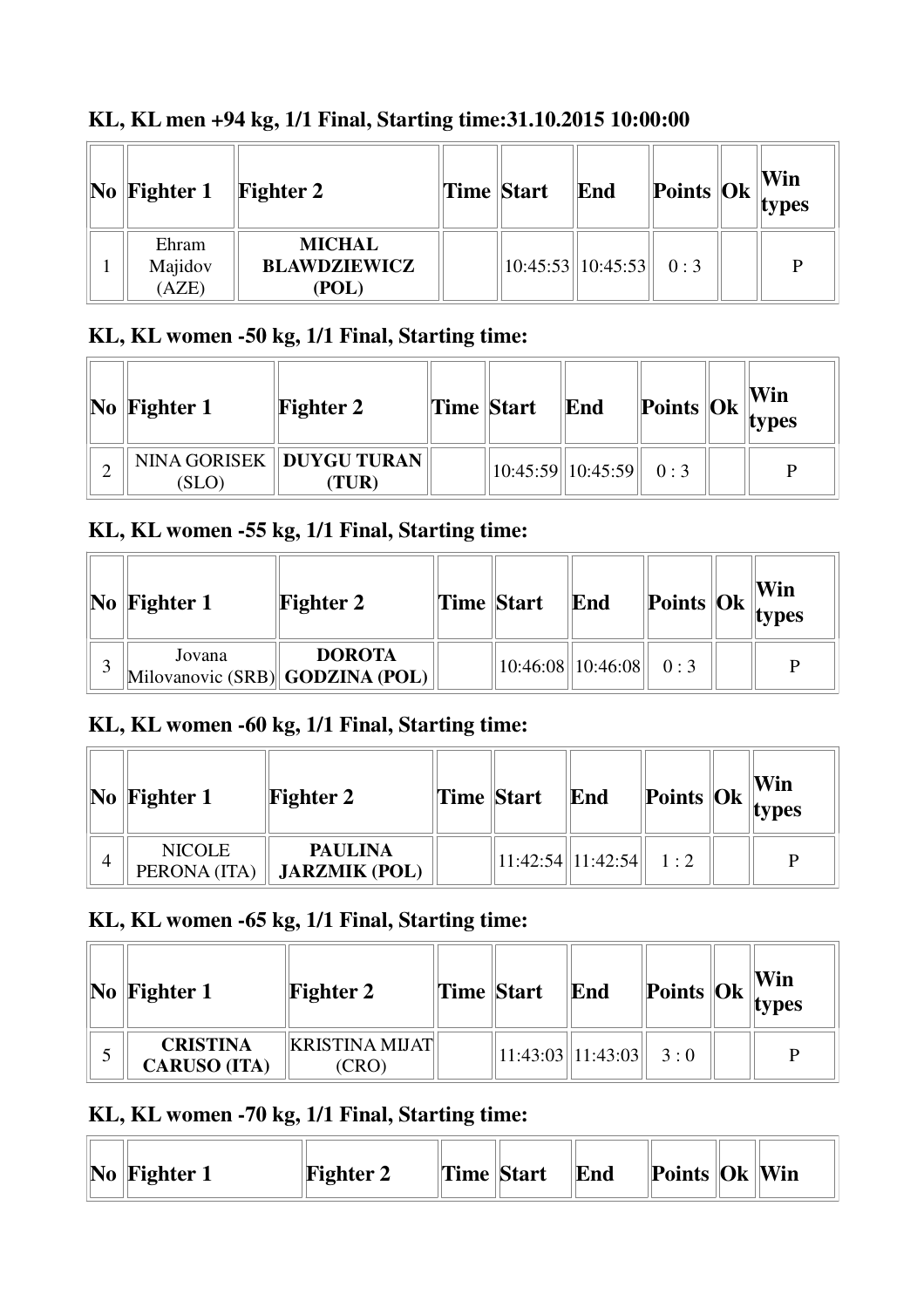|   |                                                 |                                      |  |                         |  | types |
|---|-------------------------------------------------|--------------------------------------|--|-------------------------|--|-------|
| h | <b>SILVIA LUDOVICA</b><br><b>SCAMPINI</b> (ITA) | <b>Veronika</b><br>Kohutova<br>(CZE) |  | 12:16:46  12:16:46  1:2 |  |       |

### **KL, KL women +70 kg, 1/1 Final, Starting time:**

| $\vert\mathbf{No}\vert\mathbf{Figure}\mathbf{1}\vert$ | <b>Fighter 2</b> | Time Start | End                     | $\frac{1}{2}$ Points $\left \frac{X}{Y}\right $ (Vin |   |
|-------------------------------------------------------|------------------|------------|-------------------------|------------------------------------------------------|---|
| <b>FULYA AYCICEK</b>   Jasmina Merdic<br>(TUR)        | BIH)             |            | 12:16:54  12:16:54  3:0 |                                                      | D |

# **KL, KL men -57 kg, 1/1 Final, Starting time:**

|   | $\vert$ No $\vert$ Fighter 1           | <b>Fighter 2</b>                      | Time Start | End                                                         |  | Win<br>$\frac{1}{2}$   Points   Ok   types |
|---|----------------------------------------|---------------------------------------|------------|-------------------------------------------------------------|--|--------------------------------------------|
| 8 | <b>SHAMIL</b><br><b>GUSEINOV (RUS)</b> | <b>NURETTIN</b><br><b>DILER (TUR)</b> |            | $\vert 12:41:22 \vert \vert 12:41:22 \vert \vert 0:3 \vert$ |  |                                            |

# **KL, KL men -63 kg, 1/1 Final, Starting time:**

| $\bf{No}$ Fighter 1         | <b>Fighter 2</b>                        | <b>Time Start</b> | End                                                                  |  | Win<br>$\ $ Points $\ $ Ok $\ $ <sub>Lypes</sub> |
|-----------------------------|-----------------------------------------|-------------------|----------------------------------------------------------------------|--|--------------------------------------------------|
| <b>BERROU Alan</b><br>(FRA) | <b>LUBOMIR</b><br><b>BAKALSKI</b> (BUL) |                   | $\left  12:46:47 \right  \left  12:46:47 \right  \left  3:0 \right $ |  | D                                                |

### **KL, KL men -69 kg, 1/1 Final, Starting time:**

|    | $\bf{No}$ Fighter 1                  | <b>Fighter 2</b>                       | Time Start | End                           | $\left\Vert \text{Points} \right\Vert \text{Ok}$ $\left\Vert \text{types} \right\Vert$ | Win |
|----|--------------------------------------|----------------------------------------|------------|-------------------------------|----------------------------------------------------------------------------------------|-----|
| 10 | <b>Nenad</b><br>Manojlovski<br>(MKD) | <b>ISKENDER</b><br><b>CELEBI</b> (TUR) |            | $14:54:27$   14:54:27   2 : 1 |                                                                                        | P   |

### **KL, KL men -74 kg, 1/1 Final, Starting time:**

| $\ No\ $ Fighter 1 | <b>Fighter 2</b>                 | Time Start | End                      | $\ $ Points $\ $ Ok $\ $ <sup>******</sup> | Win<br>types |
|--------------------|----------------------------------|------------|--------------------------|--------------------------------------------|--------------|
|                    | JERZY WROSSKI  Dimitar Gjorgjiev |            | 14:54:35  14:54:35   1:2 |                                            |              |